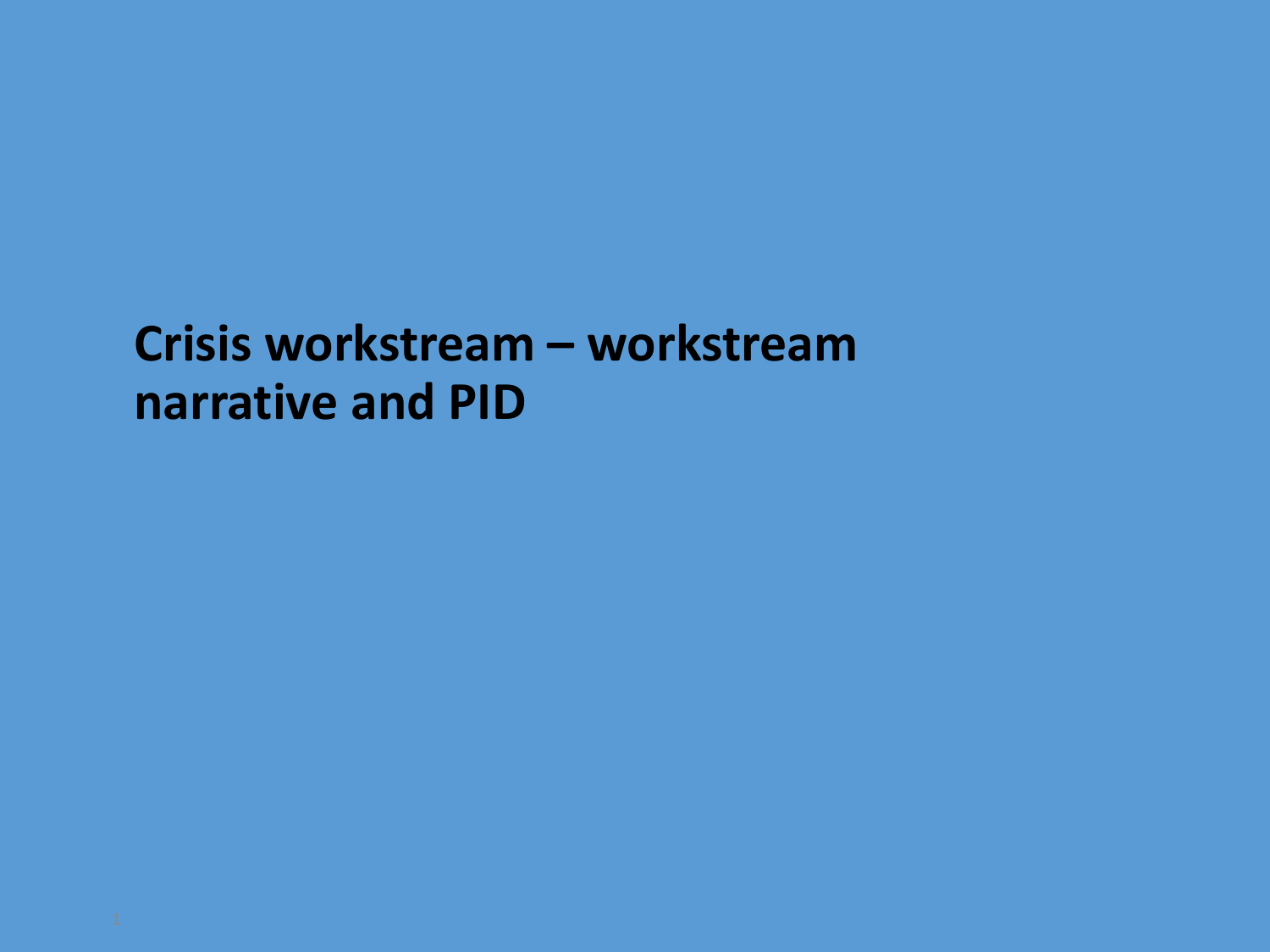



| Problem to be solved:<br>1. Lack of timely, equitable (all age CYPs) and consistent response to crisis<br>2. Access to beds is complicated and not timely - resulting in crisis escalation and<br>CYP placed too far from home<br>3. Disconnect between inpatient and community services impacts recovery and<br>length of stay<br>4. Too many children staying more than 24 hours under section 136<br>5. Need to prevent repeat oscillation in and out of crisis<br><b>Key milestones and Timeframes</b> |    |           |              |     |     |                    |                                                                                                                                                                                                         | <b>Deliverables</b><br><b>Outcomes</b><br>Experience of crisis response<br>1.<br>Map as is service<br>1.<br>2.<br>Review of best practice models<br>improved<br>3.<br>Faster crisis response<br>Tier 4 strategy<br>2.<br><b>Business case for service</b><br>LT in-patient stays avoided<br>4.<br>3.<br>LOS and re-admissions reduced<br>development - inc in-county<br>4.<br>beds if appropriate<br>Whole pathway commissioning<br>5.<br>Integrated care pathway<br>tested<br>5.<br>Pathway cost-effectiveness<br>designed and implemented<br>6.<br>Governance structures/<br>6.<br>improved<br>arrangements for shared |  |
|------------------------------------------------------------------------------------------------------------------------------------------------------------------------------------------------------------------------------------------------------------------------------------------------------------------------------------------------------------------------------------------------------------------------------------------------------------------------------------------------------------|----|-----------|--------------|-----|-----|--------------------|---------------------------------------------------------------------------------------------------------------------------------------------------------------------------------------------------------|--------------------------------------------------------------------------------------------------------------------------------------------------------------------------------------------------------------------------------------------------------------------------------------------------------------------------------------------------------------------------------------------------------------------------------------------------------------------------------------------------------------------------------------------------------------------------------------------------------------------------|--|
| <b>Activity</b>                                                                                                                                                                                                                                                                                                                                                                                                                                                                                            | Ma | <b>Jn</b> | $\mathbf{J}$ | Aug | Sep | Sep-<br><b>Dec</b> | Jan-<br>Mar                                                                                                                                                                                             | planning and decision-making<br>Joint workforce plan<br>7.                                                                                                                                                                                                                                                                                                                                                                                                                                                                                                                                                               |  |
| Mapping As is service and<br>characteristics and trends of admissions                                                                                                                                                                                                                                                                                                                                                                                                                                      | X  |           |              |     |     |                    |                                                                                                                                                                                                         | In Scope:<br>CAMHS Tier 4, HOPE, Havens, Acute Paediatric Liaison, respite, social care<br>emergency placements<br>Out of Scope:                                                                                                                                                                                                                                                                                                                                                                                                                                                                                         |  |
| Define service offer and design<br>integrated pathway inc. interfaces in.c<br>under 11, out of hours and transitions                                                                                                                                                                                                                                                                                                                                                                                       |    | X         | X            |     |     |                    |                                                                                                                                                                                                         |                                                                                                                                                                                                                                                                                                                                                                                                                                                                                                                                                                                                                          |  |
| Implement multi-agency/disciplinary<br>approach                                                                                                                                                                                                                                                                                                                                                                                                                                                            |    |           | X            | X   |     |                    |                                                                                                                                                                                                         | <b>Requirements of Enabler Work streams:</b><br>Analysis of financial impact of model<br>Contractual models aligned to whole system pathway<br>Engagement with CYPF e.g. via reference groups                                                                                                                                                                                                                                                                                                                                                                                                                            |  |
| Develop Tier 4 strategy                                                                                                                                                                                                                                                                                                                                                                                                                                                                                    |    |           |              | X   |     |                    |                                                                                                                                                                                                         |                                                                                                                                                                                                                                                                                                                                                                                                                                                                                                                                                                                                                          |  |
| Develop business cases as required                                                                                                                                                                                                                                                                                                                                                                                                                                                                         |    |           |              |     |     |                    |                                                                                                                                                                                                         |                                                                                                                                                                                                                                                                                                                                                                                                                                                                                                                                                                                                                          |  |
| Implement full range of services                                                                                                                                                                                                                                                                                                                                                                                                                                                                           |    |           |              |     |     | X                  | Χ                                                                                                                                                                                                       | Risks/Constraints:<br>Dependency on outcomes from National Tier 4 review and NHSE plans                                                                                                                                                                                                                                                                                                                                                                                                                                                                                                                                  |  |
| <b>Assumptions:</b><br>National New Care Models and Regional Specialist Commissioning Teams will<br>support the proposal to devolve accountability and budget for Tier 4 specialist                                                                                                                                                                                                                                                                                                                        |    |           |              |     |     |                    | Interdependency with Heartlands ICS structures and strategy<br>Dependency on other workstreams to ensure connected risk management<br>and de-escalation approach and build family resilience to crisis. |                                                                                                                                                                                                                                                                                                                                                                                                                                                                                                                                                                                                                          |  |
| commissioning to Surrey Heartlands.<br><b>Dependencies with Children's Community Services:</b><br>Children with chronic and acute physical health needs                                                                                                                                                                                                                                                                                                                                                    |    |           |              |     |     |                    |                                                                                                                                                                                                         | <b>Measurements &amp; Evidence to Support Evaluation:</b><br>CYP and family feedback<br>Length of stay, re-admissions, whole pathway cost<br>Need to baseline response times, placement/service availability<br>Professional feedback                                                                                                                                                                                                                                                                                                                                                                                    |  |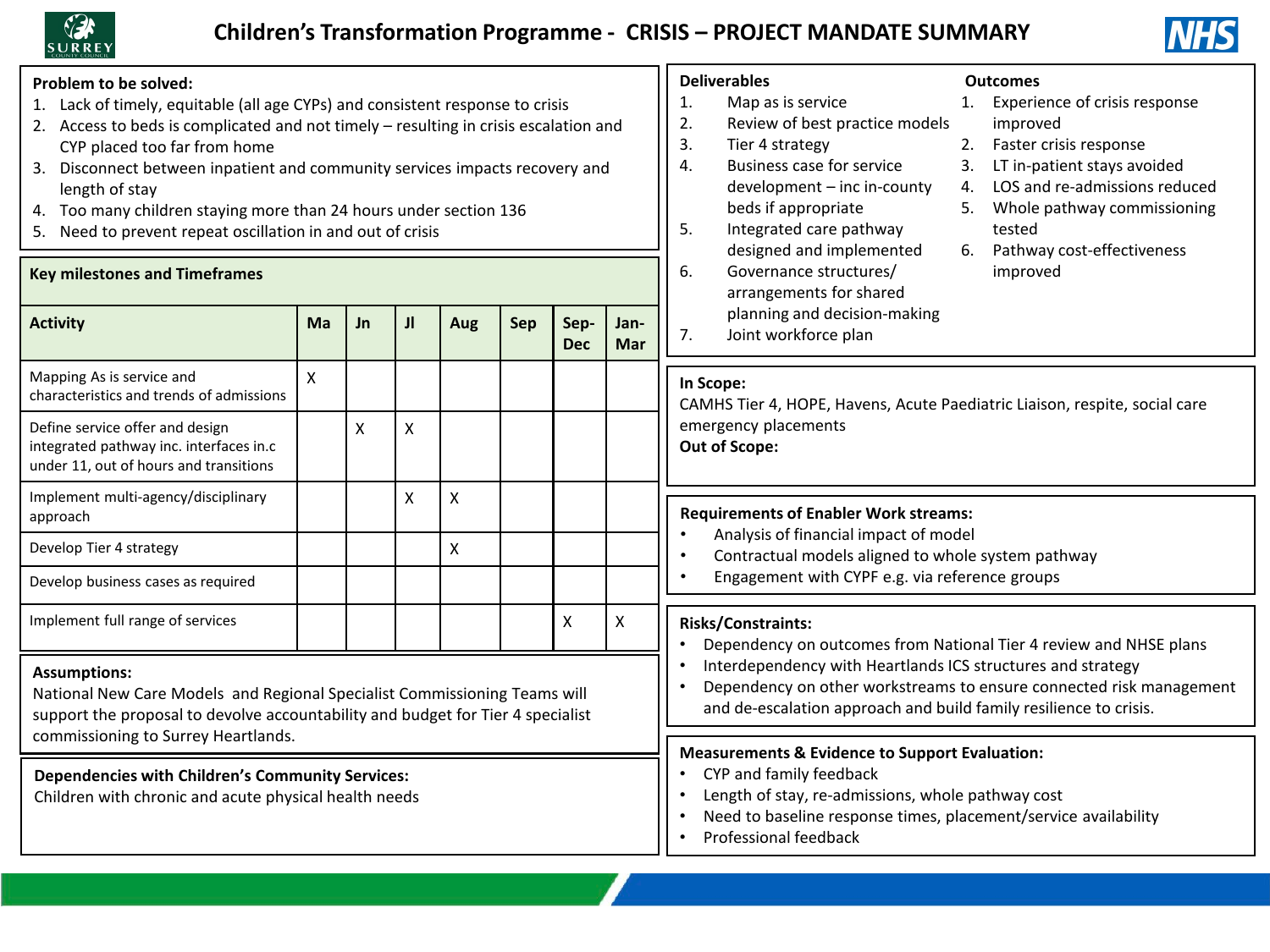**Background narrative**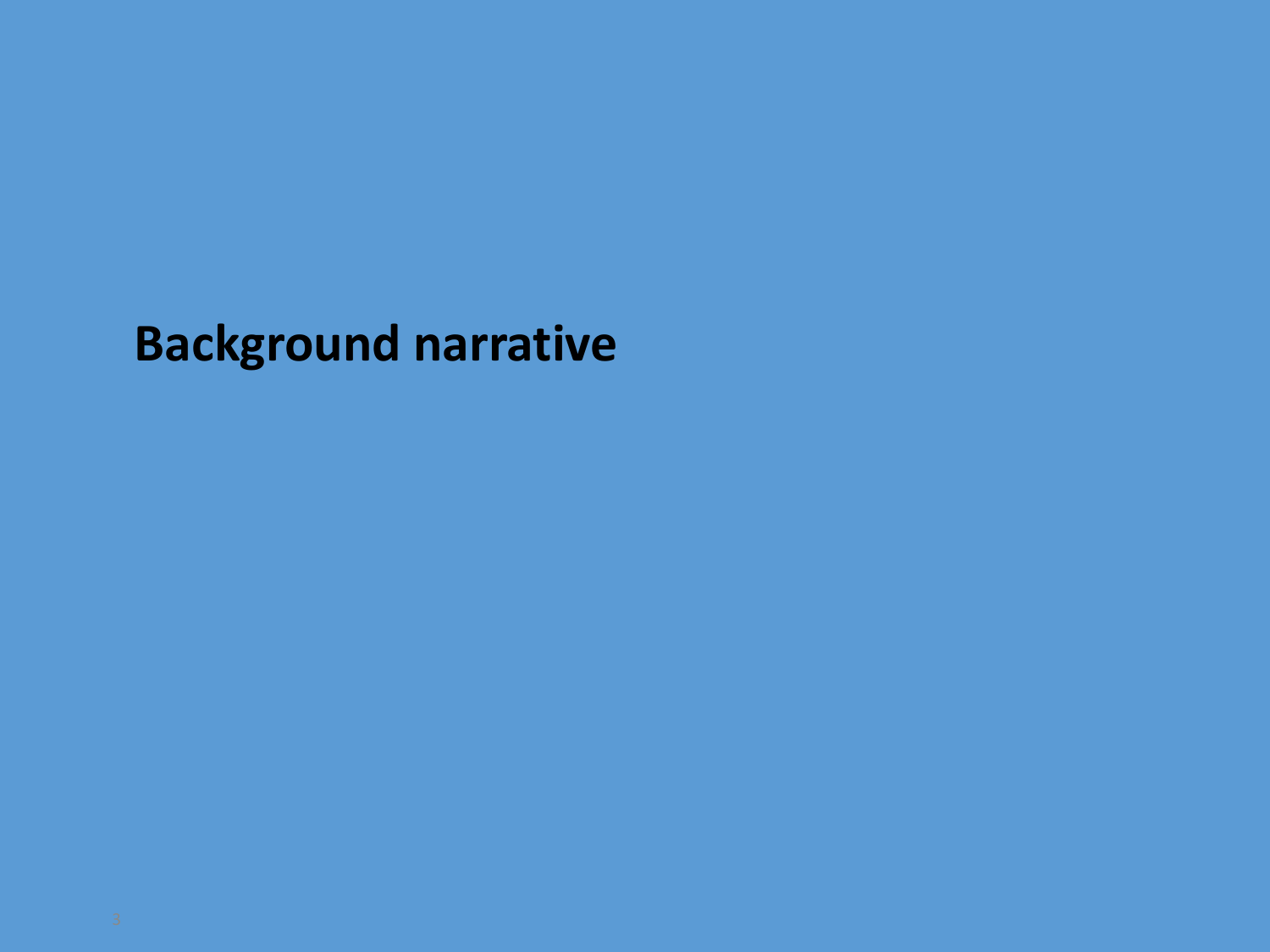



## Fulfilling our charter

*"I need to be able to access support as quickly as possible when I feel like I am in crisis and I want to be able to access that support locally, within my community"*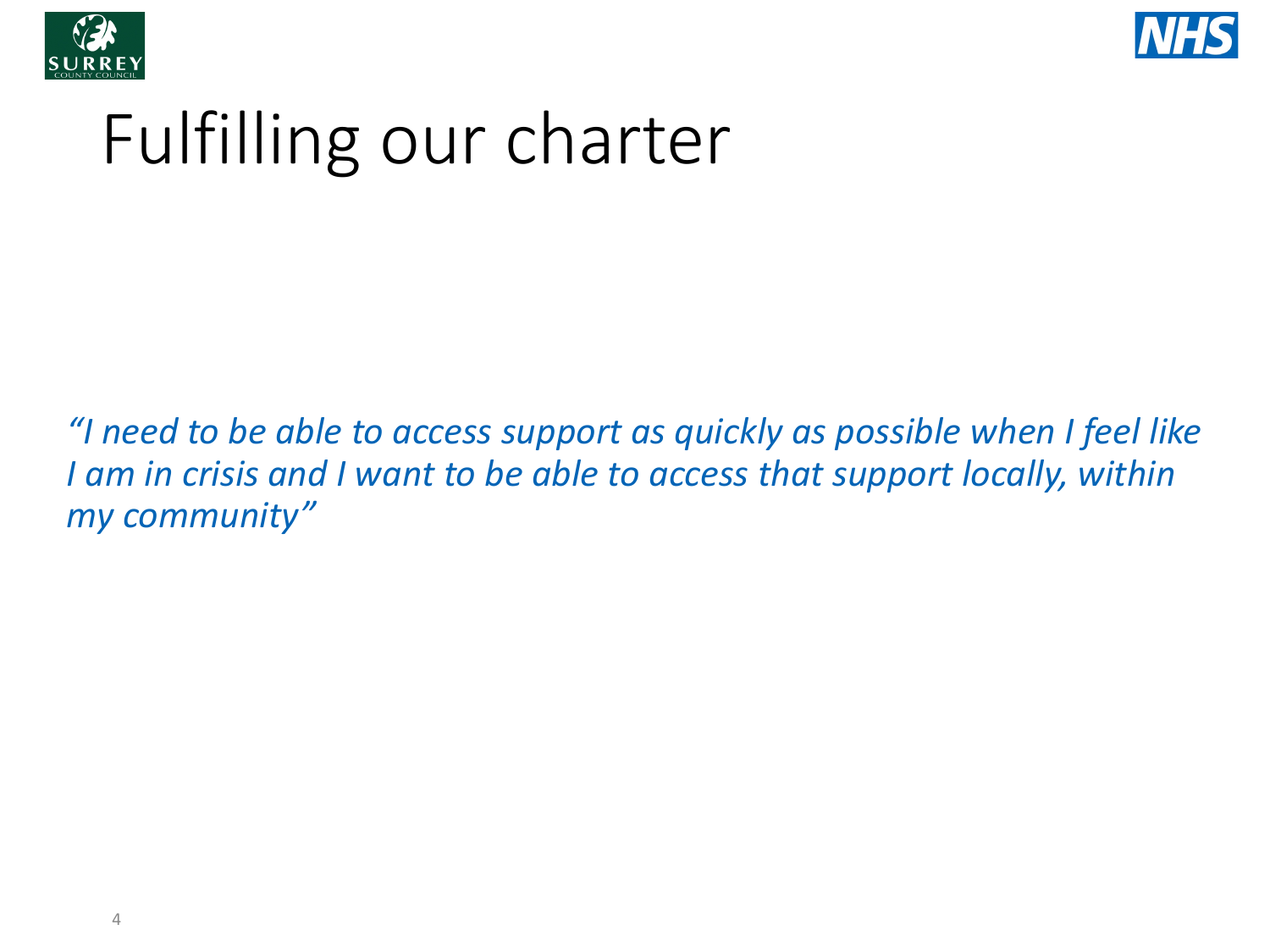



# The case for change

- Need for speedy and appropriate multi-agency response to crisis
- No single strategy for services across Tier 1-4 to prevent crisis and offer a range of services across local and specialised services for those approaching crisis.
- No tier 4 services in Surrey CYP are too far from home and in-patient care is disconnected.
- Challenge with lack of emergency social care placements.
- Need to join-up risk management and placement planning across health and social care
- The HOPE model works well it needs a long term plan to resource, embed and extend it
- Interface with different paediatric liaison models across the county can be improved.
- Opportunity to strengthen and extend Havens to under 11s

#### **Evidence for change:**

- The crisis intervention supports the person to come out of crisis, but does not return the person to the desired level of emotional wellbeing so the person oscillates in and out of crisis. *<sup>1</sup>*
- Through Family Voices, families of CYP with multiple and complex presentations say they need a blue light therapy service and struggle with access to respite care and day support
- HOPE received an outstanding Ofsted report and Extended Hope was rated good.

<sup>1.</sup> http://www.guildfordandwaverleyccg.nhs.uk/website/X09413/files/190221-EWMH\_Surrey\_Engagement\_Report\_Final\_DSDL\_Compressed.pdf